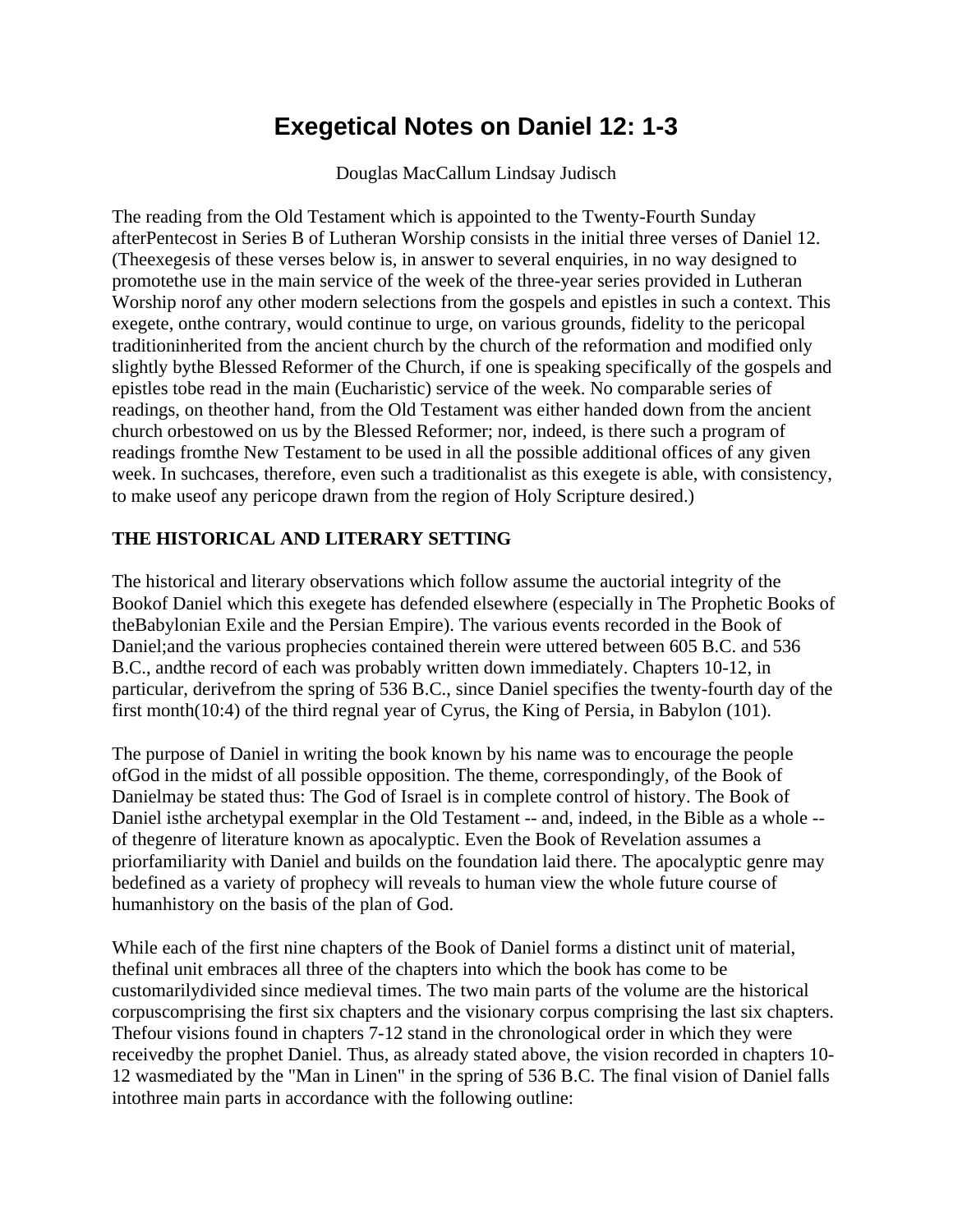- 1. The Introduction (10:1-11:1)
- 2. The Prophecy (11:2-12:3)
	- 1. The Future of the Persian Empire (11:2)
	- 2. The Genesis of the Greek Monarchies in the Middle East (11: 3-4)
	- 3. The Rivalry of the Ptolomies and the Seleucids before 175 . B.C. (11: 5-20)
	- 4. The Reign of Antiochus Epiphanes (11: 21-34)
	- 5. The Transition from the Intertestamental Period to the Era of the New Testament
	- 6. The Career of the Antichrist (11: 36-45)
	- 7. The Era of the New Testament in General (12: 1-3) The Era as a Whole (12:1)
		- 1. (a.) The Protection of the Church (12:1a)
		- 2. (b.) The Tribulation of the Church (12:1b)
		- 3. (c.) The Salvation of the Church (12:1c) (2.) The Consummation of theEra (12: 2-3) (a.) The Resurrection and Final Judgment of All Men(12:2) (b.) The Glorification of the Faithful (12:3)
		- 2. 3. The Conclusion (12: 4-14)

The pericope now before us, then, consists in the final three verses of the body of the final visionof Daniel. The ensuing conclusion to the vision (12: 4-14) serves, as well, as the conclusion tothe book as a whole. In contains, indeed, the specific command to Daniel to complete now andpublish the volume which he had been gradually writing during the course of seven decades(12:4, noting also verses 9 and 13).A LITERAL TRANSLATION AND **COMMENTS** 

1a. But in that time will Michael continue to stand, the great prince who stands over the sons ofthy people.

The initial "but" in the translation above assumes the most common significance of a wawprefixed to a noun beginning a new clause. In such a position the standard conjunction is alwaysdisjunctive in some way, and the first variety of such disjunction is, logically, the adversative use,when the clause which follows contrasts strongly with the clause which precedes (IV.D.1.a. inCHEL). Here, certainly, the reassurance of the protection of the church in the first clause ofDaniel 12 contrasts sharply with the prophecy in the second half of the preceding verse of theinevitable end of the pseudo-monarchy in the church described in verses 36-45: "yet he willcome to his end, even while he will have none to help him" (11:45b).

The demonstrative adjective hi' ("that"), modifying the feminine noun 'eth("time"), refers back inthis case to the period of history which would embrace the developments depicted in thepreceding ten and a half verses of the vision (Daniel 11: 35b-45). The phrase "that time" is,therefore, equivalent to the 'eth-qetz ("the time of the end") which appears as a terminustechnicus in both verses 35 and 40. The reference, then, is to the era of the New Testamentwhich lasts from the first coming of the Messiah to His second coming and so includes theascendancy of the papacy in the visible church which is predicted in verses 36-45 of Daniel 11.

Both of the verbs in verse 1a are forms of 'md (beginning with ayin). The qal imperfect thirdmasculine singular displays the most common use of the imperfect, which is to say the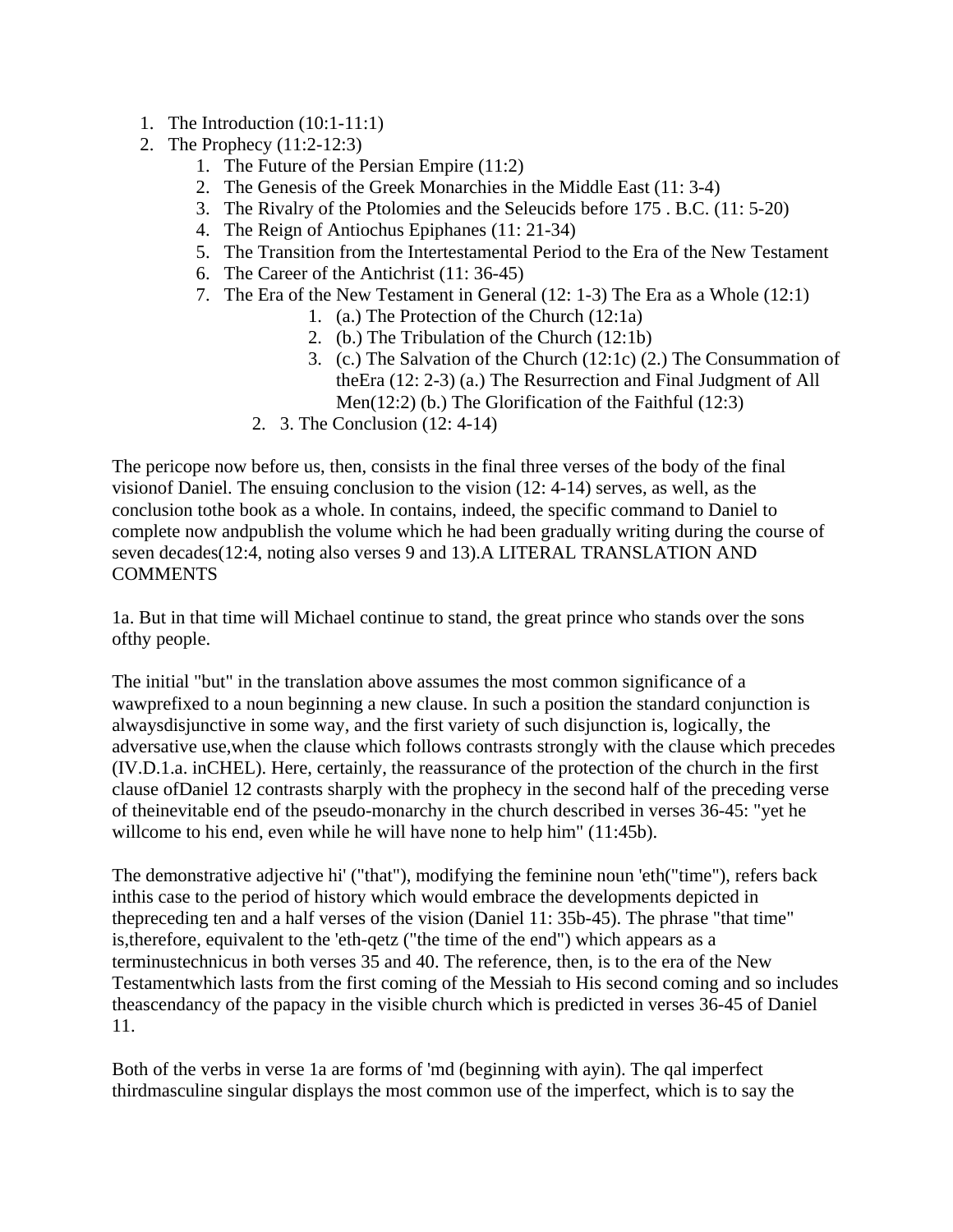future(II.B.2.a.1.a. in CHEL). The specific variety of the future is the durative rather than the particular(or even the progressive or frequentative), since both the introduction to the vision and theensuing participle speak of Michael already serving in the same capacity as he would continue toserve in the future. For not only does the Messiah imply the role of "Michael, one of the chiefprinces" as His prime angelic aide in 10:13, but He also speaks explicitly of his unique assistancein a struggle of grave importance with two demonic enemies of the church in verse 21: "there isno one using his strength with Me against these but Michael, your prince" (Daniel 10: 21). Thesame conception, again, appears here in the definite qal participle (masculine singular) of 'mdwhich serves, effectively, as an attributive adjective beginning a relative clause: "who standsover the sons of thy people" (II.B.5.B.2. in CHEL).

The verb 'md is a common one, occurring some five hundred and twenty times in the OldTestament (BDB, 763b-765a). Aside from two or three examples of the hophal, the only uses ofthe kbhedim are the eighty-three instances of the hiphil (BDB, 764b-765a). By far the mostcommon binyan, then, of 'md is the qal, with some four hundred and thirty-five occurrences(BDB, 763b-764b). All five of the nouns derived from this root relate in some way to standing,even in the case of ma'amadh, with its significance of "station" in the sense of place or office. The only common derivative is 'ammudh, which is found a hundred and ten times in the TaNaKand means "pillar" or "column" -- something standing in a literal or figurative sense (BDB,765a). The basic meaning of the verb is "stand" in the sense of being in a standing position andthen taking or keeping one's stand (Brown-Driver-Briggs being slightly misleading by placing"take one's stand" even before "stand" per se [BDB, 763a]).

Brown-Driver-Briggs, to be sure, assigns to at least one of the instances of 'md in this verse asignificance of "arise, appear, come on the scene" which is described as a "late" equation of 'mdwith qywem (BDB, 764a-b). The same meaning is supposed in the preceding chapters 8 (twicein verse 22 and once in 23) and 11 (in verses 2, 3, 4, 7, 20, and 21) of Daniel (BDB, 764b). Thelexicon then proceeds to define 'md followed by 'al in Daniel 8:25 and 11:14 as "rise up as foe ...against" (as also the verb followed by lnegdi in 10:13), again seeing this usage as one which"earlier" belonged to qwm (BDB, 764b).

In actuality, however, there is no cause to prescind here or anywhere else in the book from thebasic significance of 'md. The idea here, specifically, is that Michael was already standing overthe church as its special angelic guardian in the days of Daniel and that he would continue thisspecial service also in the days of the church of the New Testament.

1b. Yea, a time of straits shall come to be such as will not have been allowed to be from comingto be a nation until that time.

The initial "yea" in the translation above assumes an explicative use of the standard conjunctionintroducing the new clause. The specific species of waw explicativum here is the emphaticepexegetical use, which is quite common, especially in poetry, by virtue of the repetition of thesame or closely related ideas. For verse 1b epitomizes pithily all the many sufferings of thechurch of the New Testament which have already been depicted literally and figuratively in thefinal ten and a half verses of the preceding chapter (Daniel 11: 35b-45).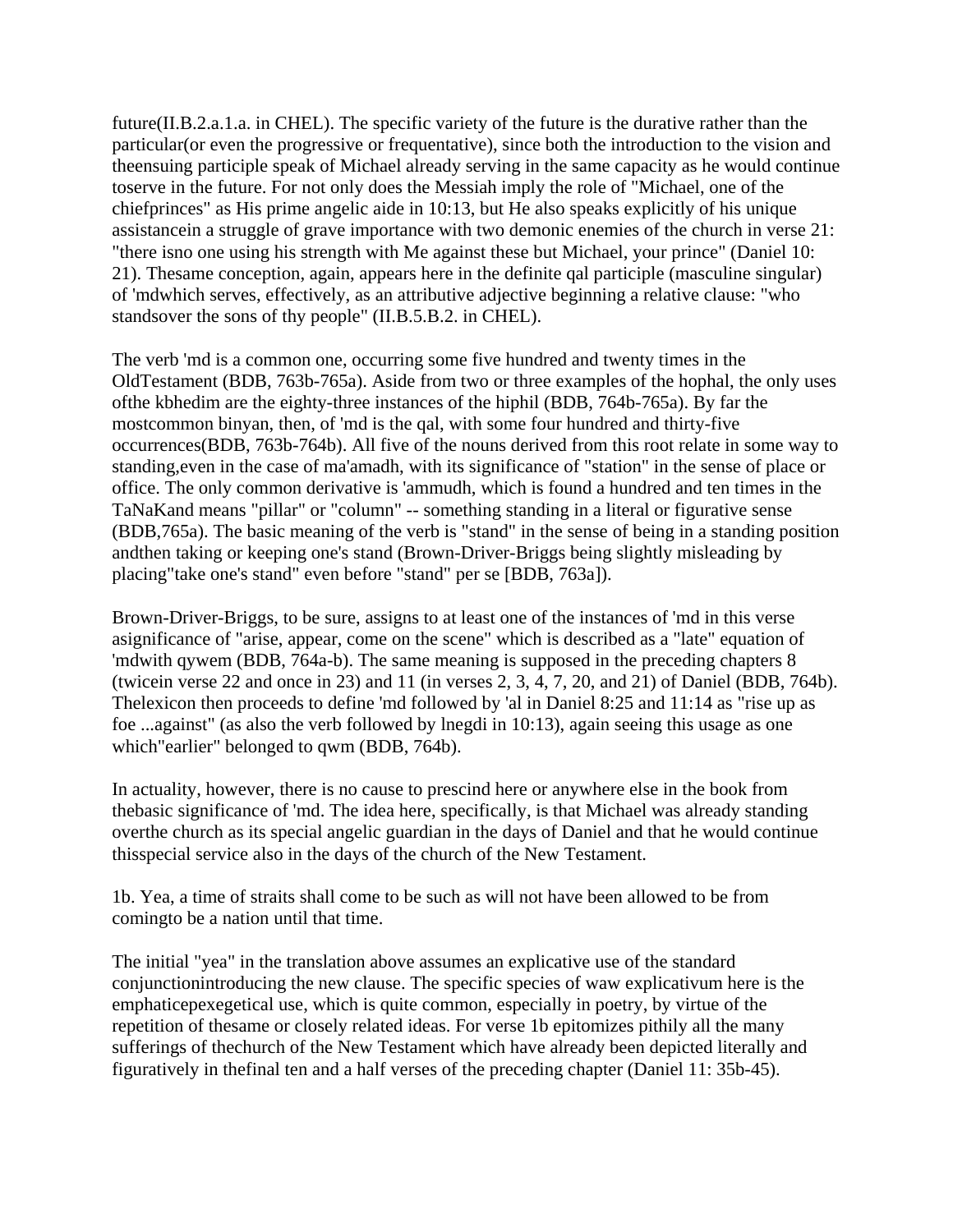The absolute noun tzarah belongs to a lexical family in which all the members relate in some way to the idea of restriction (BDB, 864b-865b). Thus, the verbal root itself, tzrr, means "bind" or "be bound" and so "be narrow" and "be in straits" literally or figuratively (BDB, 864b). The most common of its six derivatives is the feminine noun tzarah, which is found some seventytwo times in the Old Testament, always with the significance of "straits" or, to say the same thing less graphically, "distress" (BDB, 865a). The English words, actually, "strait" and "distress" both derive ultimately (as also "strict") from the same Latin root stringere (with strictus as the perfect passive participle) (COD, 1272, 1275, and 356).

Three different forms of the verb hyh appear in the middle third of the verse before us. The verb is, of course, extremely common, occurring some 3570 times in the TaNaK (BDB, 224a, in224a-228a). Almost all these occurrences are instances of the qal, as are the first and third forms in this verse. The initial perfect is a feminine singular of the third person by reason of the gender and number of 'eth as its subject. The specific use here is the prophetic perfect, which is rendered, therefore, as "shall come to be" to emphasize the idea of completeness which always resides in the perfective aspect of the Hebrew verb (as opposed to the simple future which would be indicated by the imperfect: "will come to be") (the perfectum propheticum, II.B.1.b.(2.) in CHEL).

The second form of hyh is the niphal perfect, which again assumes the feminine singular of the third person so as to agree with eth. In this case the specific use is clearly the future perfect (II.B.1.A.2.c. in CHEL). The niphal is, in fact, the only binyan in which hyh is found outside the qal, and the number of its occurrences therein make up no more than twenty-one of the aforesaid thousands of instances in toto. Here, then, the niphal implies the will of an all-wise and allpowerful God to allow the purification of His people through suffering, as opposed to the way in which Brown-Driver-Briggs excepts Daniel 12:1 (with several other passages) from the general principle that "personal agency is clearly implied" or even "expressed" in connection with the niphal of hyh (BDB, 227b).

The third form of hyh is the qal infinitive construct with a prefixed mem which is being used temporally. The absolute noun which is bound to mihyoth as its genitive is goi. The commentators consulted imagine a reference here to any and all nations in general. According, therefore, to H. C. Leupold, the expression takes us "back to the time of the existence of the first nation" 528). The genesis, however, of nationalism in general has no obvious relevance to the tribulation of the church. In Exodus 9, moreover, goi is similarly conjoined with hyh (the difference in aspect notwithstanding) to speak of Egypt in particular: "there was hail and fire mingled with the hail, very grievous, such as there was none like it in all the land of Egypt since it became a nation" (verse 24, comparing therewith the prior warning of God in verse 18: "I will cause it to rain a very grievous hail, such as hath not been in Egypt since the foundation thereof even until now").

Contextually, then, the goi of Daniel 12:1b can only be equated with 'ammekha ("thy people") in the preceding portion of the verse. The reference , therefore, is to the people of Daniel, which is to say the people of God. Now the people of God were constituted as a "nation" in the fifteenth century B.C. at Mount Sinai. Under the terms of the Sinaitic Berith, Israel was assured of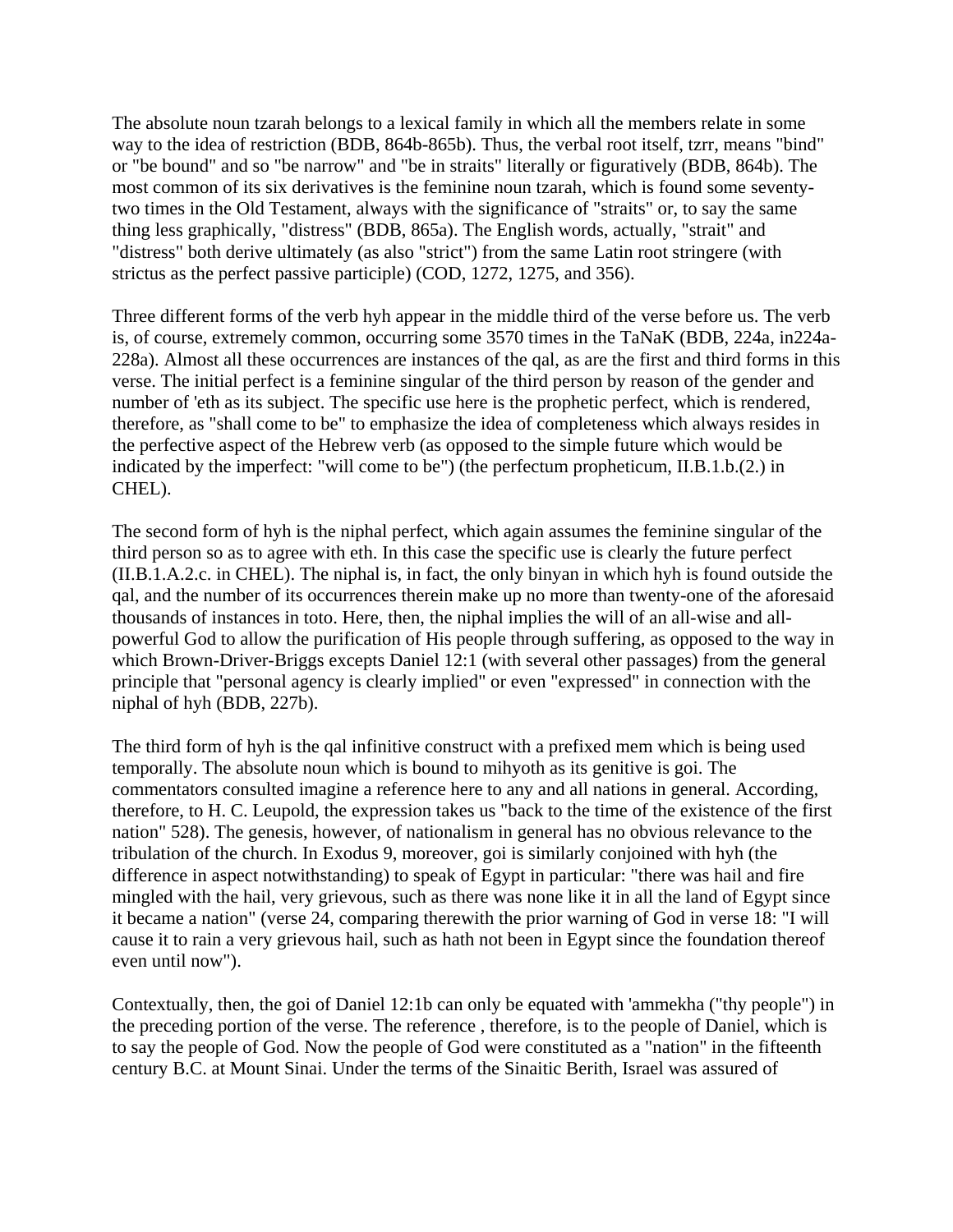political security and economic prosperity so long as she should be faithful to God as the true visible church.

There was, therefore, in the history of Israel as a nation no suffering of the people of God of the kind and duration which the church of the New Testament would be called to endure. For the church today has the assurance that she will suffer persecution precisely on account of her faithfulness to the Lord. Our Lord Himself, indeed, stated the principle as clearly as could possibly be done: "because ye are not of the world, but I have chosen you out of the world, therefore the world hateth you... If they have persecuted Me, they will also persecute you" (John15: 19-20). The true church of God, indeed, will even suffer at the hands of unfaithful members of the visible church and, above all, its self-serving leaders.

It is on this account that the Apocalypse of St. John refers to the saints of the New Testament in glory as "those coming out of the great tribulation" (Revelation 7:14). Our Lord, indeed, already builds upon Daniel 12:1 in His discourse on the Mount of Olives, which is often called the Apocalypse of the Gospels by virtue of its inclusion in all three of the synoptics (in Matthew 24,Mark 13, and Luke 21). The Lord Jesus, certainly, refers in the course of His sermon to the prophecy of the siege and destruction of Jerusalem which Daniel relays in the ninth chapter of his book (Matthew 24:15; Mark 13:19; Luke 21:20). The Master then speaks of a time of tribulation: "For then there will be great tribulation, such as was not since the beginning of the world to this time, no, nor ever shall be" (Matthew 24:21). This tribulation, to be sure, clearly includes the developments already in the days of the apostles which the Lord has theretofore been describing (Matthew 24: 1-20; Mark 13: 1-18; Luke 21:5-24). He then proceeds, nevertheless, to indicate that the time of tribulation already commencing in the first century would continue all the way down to the final day of human history (Matthew 24:29).

1c. But in that time will thy people be delivered, everyone who is found written in My book.

The initial "but" in the translation above assumes the most common significance of a waw prefixed to a noun beginning a new clause. In such a position the standard conjunction is always disjunctive in some way, and the first variety of such disjunction is, logically, the adversative use, when the clause which follows contrasts strongly with the clause which precedes (IV.D.1.a. in CHEL).

The definite article prefixed to sefer ("book") is understood in the translation above according to its use in many places to indicate possession. The speaker of the words, as of the whole prophecy which forms the body of this vision, is the Messiah. He means, therefore, by "My book" the enumeration of all those whom God has elected in Him to eternal salvation through faith in Him. Moses, in addressing the Lord, calls this enumeration in the mind of God "Thy book which Thou hast written" (Exodus 32:32, as similarly Psalm 139:16). The Messiah speaks in the same way of "the book of life" in which the "righteous" are "written" in Psalm 69 (verse 29MT, 28 EV). Malachi refers to the "book of remembrance" "written before Him for the sake of those fearing of the Lord and those esteeming His name" (Malachi 3:16). The New Testament returns to the nomenclature of Psalm 69 with the "book of life" cited in the Letter to the Philippians (4:3) and the Book of Revelation (e.g., 20:12). The Apocalypse emphasizes the significance of this designation by stating the alternative to inclusion therein: "And whosoever was not found written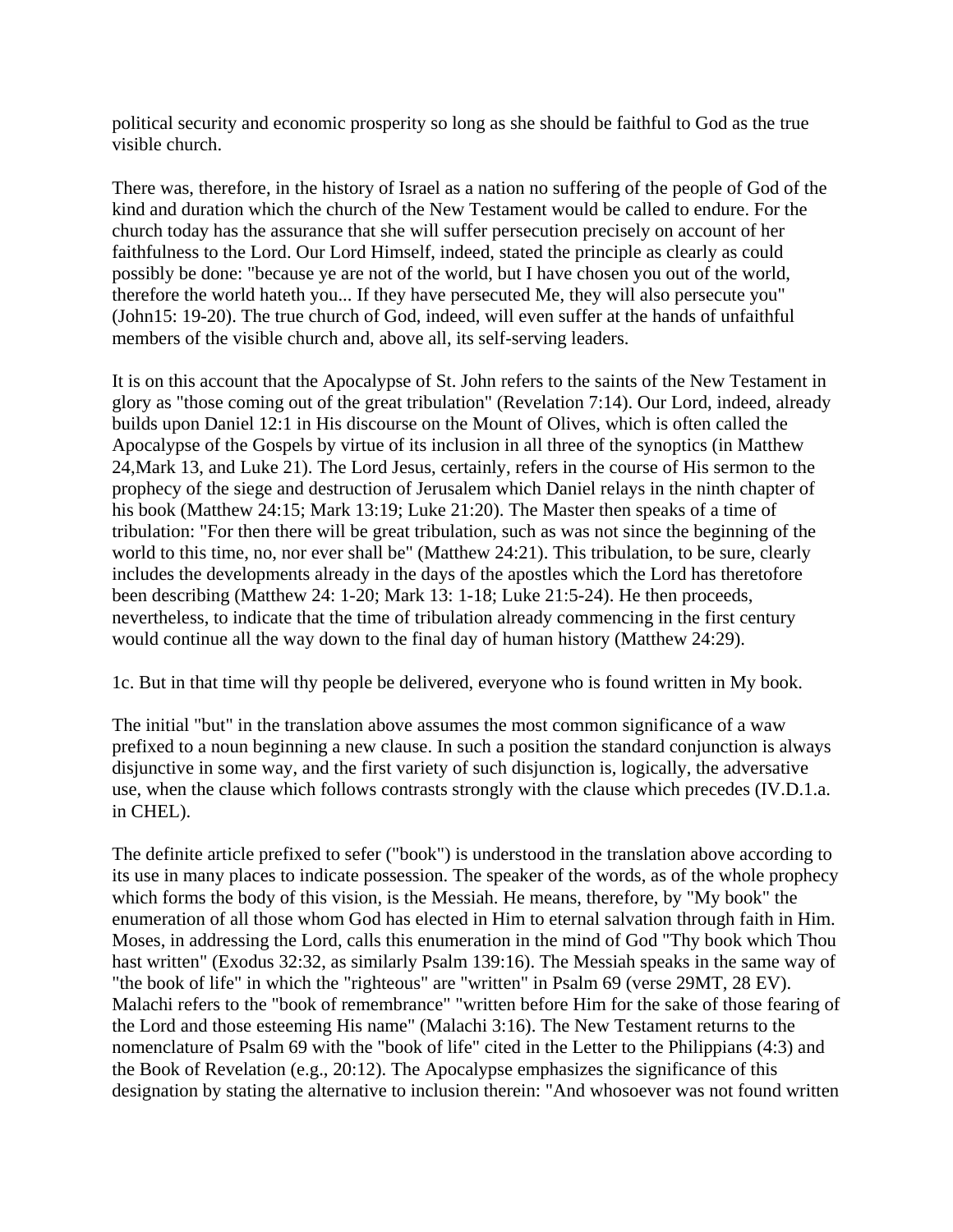in the book of life was cast into the lake of fire" (20:15). Such is the self-chosen end of the unbelievers "whose names are not written in the book of life of the Lamb slain from the foundation of the world" (Revelation 13:8).

2. Then many from among those who sleep in the ground of the dust will awaken, these to life unto eternity, but the others to complete disgrace, to contempt unto eternity.

The demonstrative pronoun 'elleh is used in a double way to distinguish some from others within a certain group. Here, specifically, the total group includes all those who sleep in the ground of the dust, which is to say all the dead. The distinction, then, within this group is between the "many" who "will awaken ... to life unto eternity" and those who will awaken "to contempt unto eternity." The first 'elleh, therefore, refers to the believers in the One True God and the second to the unbelievers. The application of the first demonstrative in this way confirms a conclusion which would already seem to follow the reference itself of the preceding construct chain which constitutes the grammatical antecedent of 'elleh. All three words, namely, in this chain are to be understood as definite despite the absence of the definite article or any pronominal suffix on the final word. Such a phenomenon is, of course, by no means uncommon in poetry, which the editors of the Biblia Hebraica have quite rightly taken the verses before us to be (as can be seen from the way in which the lines are printed).

This verse teaches, certainly, beyond any reasonable shadow of doubt, the simultaneous resurrection of both believers and unbelievers as the consummation of the "time" which, as we have seen, is the era of the New Testament. Doubtless, too, our Lord is assuming a common familiarity with this verse and simply appropriating to Himself its common understanding in John 5 when He speaks of God giving the authority of judging all men to the Son of Man: "the hour is coming in the which all that are in the graves shall hear His voice and shall come forth, they that have done good unto the resurrection of life and they that have done evil unto the resurrection of damnation" (verses 27-29).

3. But those who make sense will shine as the shining of the firmament; even as those who declare the aforesaid many righteous, as the stars to eternity with continuousness. The phrase "even as" in the translation above renders a waw prefixed to a hiphil participle (masculine plural)introducing a new clause. Although in part, admittedly, a verbal form, a participle is at the same time an adjective, which, as any adjective in Hebrew, may then be used as a noun (II.B.5.C.3.,and here, in effect, b.(2.) in CHEL). We see, indeed, in matzdiqei the nominal or substantival use of the participle in such a way that it becomes the construct in a construct chain and thus also becomes definite by virtue of the definite article which is attached to the following noun (or really, again, an adjective used as a substantive) in the absolute state.

To return, however, to the significance of the conjunction introducing the clause, the "distinctive" use is the term which this exegete, at least, has come to apply to the particular variety of the disjunctive waw which is represented here. In this usus distinctivus the clause which follows the waw contrasts in some way with the clause which precedes but less strongly than it would if the waw were fulfilling a completely adversative role (this usage being enumerated as IV.D.1.b. in CHEL, where such translations as "whereas" (on the other hand) and "while" (at the same time)are suggested). Here the contrast is between the believers in the gospel